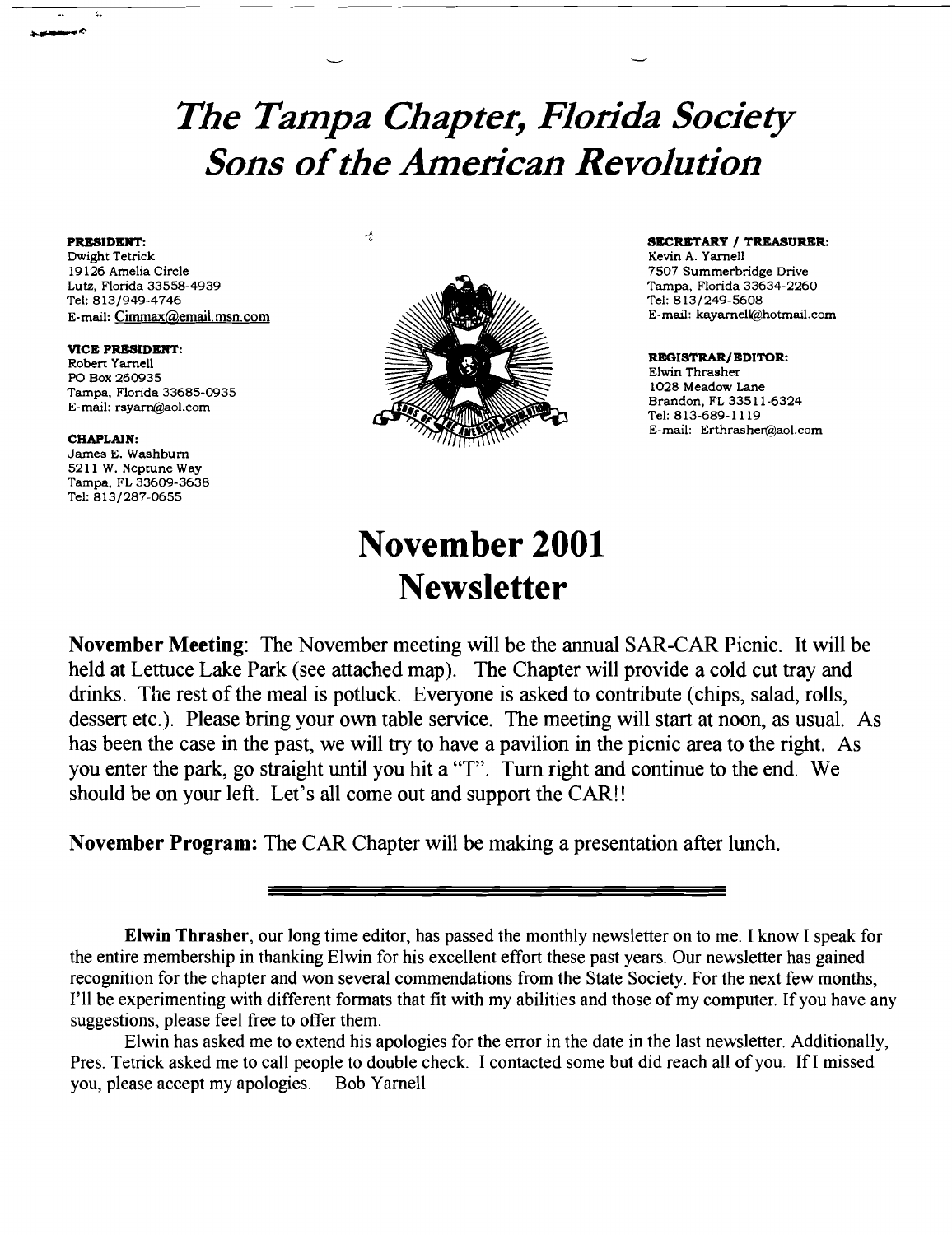## Minutes of the Oct. 20, 2001 meeting of the Tampa Chapter SAR

Vice President Yarnell called the meeting to order at 12:04. Kevin Yarnell offered the invocation. Vice President Yarnell led the pledge to the flag and the pledge to the SAR.

Members present: Claude Ritchie, Marty Miller, Elwin Thrasher, Fred Patton, Jack Bolen, Mike Mitchem, Bob Yarnell, and Kevin Yarnell.

Welcome guests: June Bolen, Fimi Ritchie, June Patton, and Laura Mitchem

The SAR membership approved the minutes of the September meeting as published in the newsletter.

Vice President Yarnell welcomed everyone and explained the absence of the president. He related the information concerning the November meeting that will be a combined event with the local CAR chapter. As we have in past years the format will be a picnic. Details will be available in the next month's newsletter.

The treasurer reported a balance of \$2,318.06

The secretary announced that the annual report sent to the state each year is due almost a month earlier. Therefore dues, need to be sent in by mid-December at the latest. The chapter has been informed that two applicants have been approved. George Schabacker and Walter Lane, Jr. will be our newest members.

With no other business forthcoming, the meeting recessed for lunch.

Bob Yarnell gave the presentation for this meeting. Bob spent some time this past summer at a seminar sponsored by Colonial Williamsburg. The information for his talk was gained at this event.

The membership was given a brief overview of five people living in the colonies at the time of the revolution. The task of the membership was to determine whether each person would choose to be a Tory or a Patriot. The presentation reminded the membership that this decision was not an easy one to make. We tend now, to think. that the choice would be an easy one. As a group, the membership correctly predicted the decision of three of the five people.

Kevin Yarnell won the *50/50.* \$9.00 was thus added to the treasury.

Vice President Yarnell led the recessional and the secretary gave the benediction. The meeting adjourned at 1:08.

Respectfully submitted,

Kevin Yarnell Chapter Secretary

## Very Important Dues Notice:

Our dues for 2002 are due now. If you will be attending the November meeting, please remember to bring your check, made out to the Tampa Chapter SAR, with you. If you can't make this meeting, please mail your dues as soon as possible to:

Treasurer Kevin YamelI 7507 Summerbridge Drive Tampa, Fl 33634

Total dues for the National Society, State Society, and our local chapter total \$50.00.